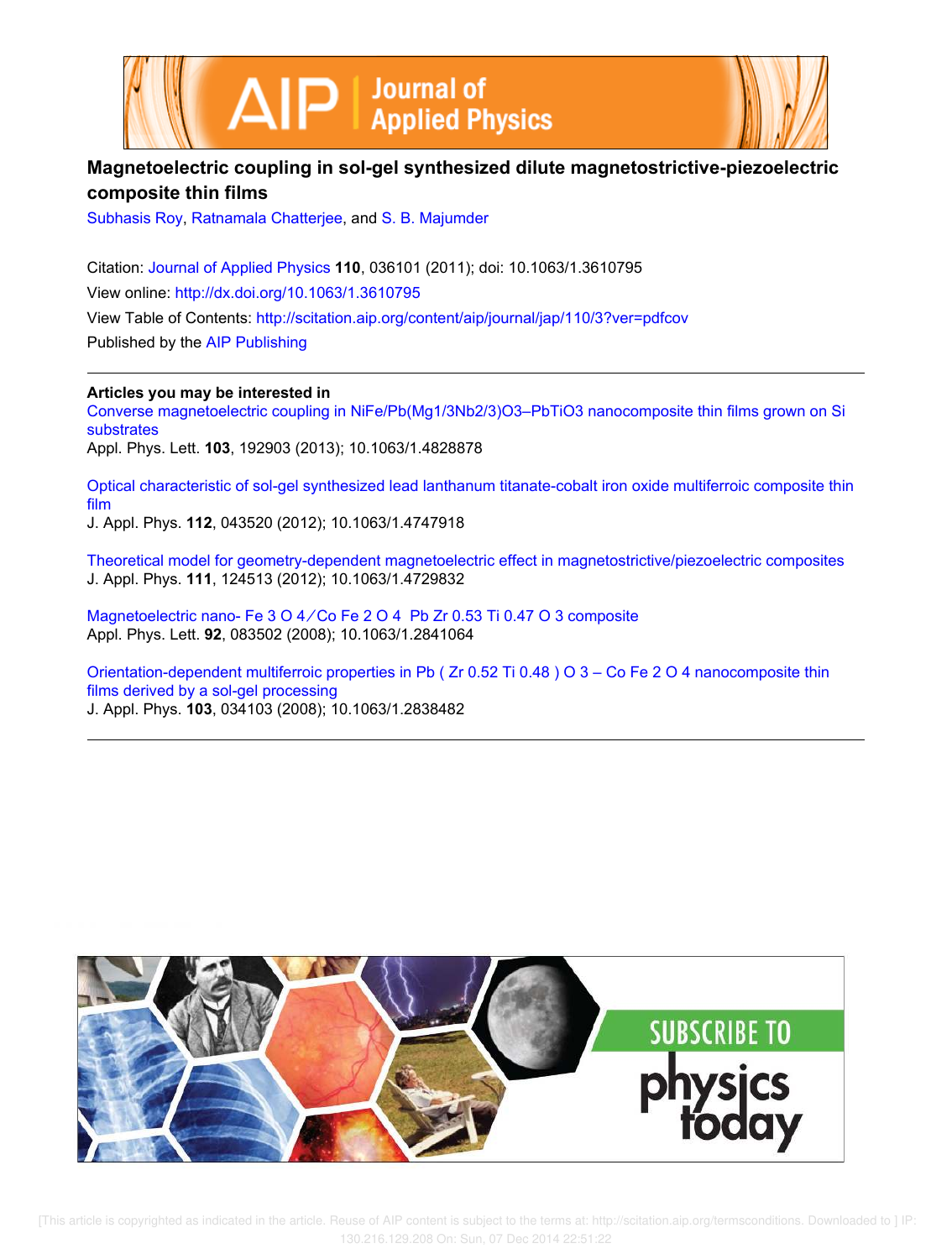## Magnetoelectric coupling in sol-gel synthesized dilute magnetostrictive-piezoelectric composite thin films

Subhasis Roy,<sup>1</sup> Ratnamala Chatterjee,<sup>2</sup> and S. B. Majumder<sup>1,a)</sup> <sup>1</sup>Materials Science Centre, IIT Kharagpur 721302, India <sup>2</sup>Advanced Ceramic Laboratory, Department of Physics, IIT Delhi 110016, India

(Received 18 May 2011; accepted 18 June 2011; published online 3 August 2011)

Multiferroic lead lanthanum titanate–cobalt iron oxide nano-composite thin films are synthesized by sol-gel route. A percolative distribution of cobalt iron oxide phase, with percolation threshold  $\sim$ 8 vol%, is identified in these films. Large magnetoelectric coupling coefficient ( $\sim$ 250 mV/ cm.Oe) is found in the composite films with cobalt iron oxide volume contents in the vicinity of its percolation threshold. The composite films with dilute magnetostrictive volume contents yield superior multiferroic properties to its counterparts with relatively higher magnetostrictive volume contents. © 2011 American Institute of Physics. [doi:10.1063/1.3610795]

Product property based magnetostrictive: piezoelectric composite thin films with large magnetoelectric coupling coefficient are attractive for many practical applications.<sup>1</sup> Using various theoretical formalisms it is predicted that 1-3 type vertical hetarostructure with low leakage current would yield large magnetoelectric coupling coefficient $2^{-4}$  whereas 2-2 type laminated composites would yield poor coupling coefficient due to substrate constraint effect.<sup>5</sup>

0-3 type composite thin films are synthesized by physical vapor deposition and chemical solution deposition techniques. $6-11$  A number of unanswered questions have emerged through these literature reports that can be grouped as follows: (1) how to synthesize such 0-3 type nano-composite thin films? Is it ideal to disperse the crystalline magnetostrictive phase content in piezoelectric precursor and deposit these films by spin coating, or to mix the precursor solutions of magnetostrictive and piezoelectric components at molecular level and spin coat the mixed solution? (2) It is interesting to investigate whether the magnitude of the magnetoelectric coupling coefficient of the composite thin film is dependent on the volume ratio of magnetostrictive and piezoelectric phase contents and if yes then what would be the optimized ratio that yield maximum magnetoelectric coupling coefficient? Finally, (3) it is worth investigating how (a) the dc conductivity, (b) electric polarization, (c) magnetization, (d) frequency dispersion of dielectric constant and loss tangent varies with the volume ratio of magnetostrictive and piezoelectric phase contents?

In this work we demonstrate that homogeneous distribution of magnetostrictive phase in piezoelectric matrix (0-3 type) could be a better alternative than the 1-3 or 2-2 thin film configuration to circumvent the problem of leakage and substrate constrain, respectively.

The details of the synthesis of  $(1-x)$  Pb $_{0.85}La_{0.15}TiO_3$  $(PLT15)$ -x  $CoFe<sub>2</sub>O<sub>4</sub>$  (CFO) [x, volume fraction of CFO  $\sim$  0.0, 0.012, 0.036, 0.059, 0.083, and 0.117] composite thin films are described elsewhere.<sup>11</sup> The annealed films were characterized in terms of their phase formation behavior and microstructure evolution using an X-ray diffractometer (XRD)

and field emission scanning electron microscope (FESEM) equipped with energy dispersive spectrometer (EDS) respectively. The dielectric properties of these films are characterized using a LCR meter. The ferroelectric and magnetic characteristics of these films are characterized using a ferroelectric tester and vibrating sample magnetometer respectively. To measure ME coefficient  $(dE/dH)$ , the composite films were put in a dc magnetic field that was varied up to 3 kOe. The measurements were done with superimposed small amplitude of ac magnetic fields generated by Helmholtz coils. Both ac and dc magnetic fields were kept parallel to the direction of polarization (longitudinal mode). The output voltage generated by the composite film was measured using SR-830 lock in amplifier.

PLT15 film was crystallized into desired perovskite structure. The details of the phase formation behavior is already published in one of our recent publications. $11$  Figure 1 shows surface and cross sectional morphology of PLT15 [Figs. 1(a) and  $1(b)$ ], PLT15-CFO ( $\sim 6.0$  vol%) [Figs. 1(c) and  $1(d)$ ], and PLT15-CFO  $(\sim 12.0 \text{ vol\%)}$  [Figs. 1(e) and 1(f)] composite thin films. PLT15 thin film exhibit dense and homogeneous microstructure and rosette-type grain morphology common to sol-gel derived perovskite films. $^{12}$  In the PLT15-CFO composite films, CFO grains (black regions, confirmed by EDS) are found to be uniformly dispersed in PLT15 matrix. The cross sectional surface morphologies of both PLT15 and PLT15-CFO  $(\sim 6.0 \text{ vol\%)$  composite films are equiaxed [see Figs. 1(b) and 1(d)], however, it changes to columnar type in PLT15-CFO  $(12.0 \text{ vol\%)$  composite film [Fig. 1(f)].

The composite films exhibit both polarization and magnetic hysteresis loops at room temperature.

For these films, the measured dielectric constant and loss tangent maximize at certain specific CFO volume contents and then decreased steadily. This is in contrary to many literatures reports where a monotonic decrease of the dielectric constant of such composite film or bulk composite is reported with the increase in CFO volume contents. $13,14$  The dc conductivity of the composite films is found to increase monotonically with the increase in CFO volume contents. According to a general percolation theory developed for ceramic-metal composite,<sup>15</sup> the dielectric constant of a composite is strongly dependent on the conductivity ratio of the matrix and dispersed phase. For

a)Author to whom correspondence should be addressed: Electronic mail: subhasish@matsc.iitkgp.ernet.in.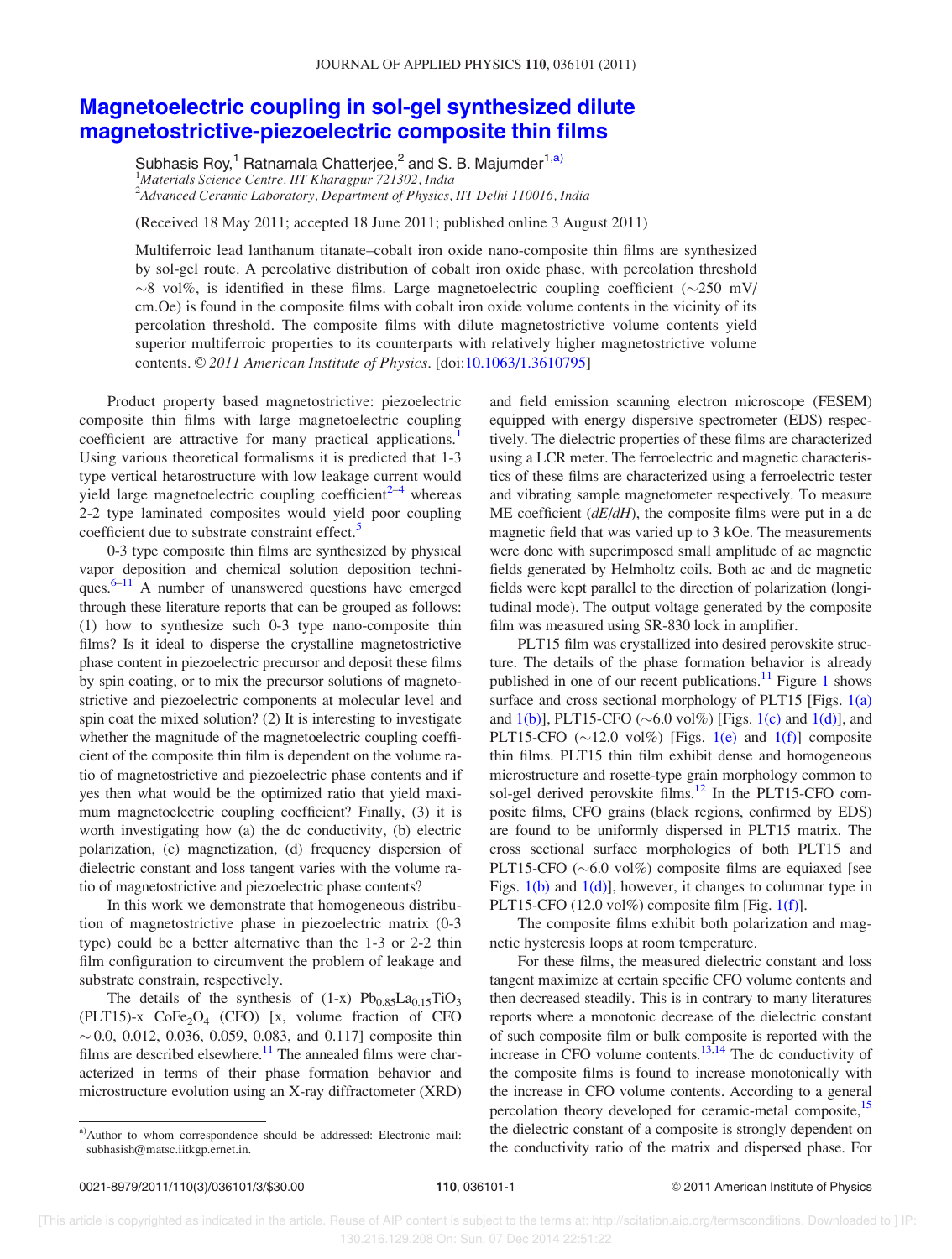

FIG. 1. (Color online) (a) Surface and (b) cross sectional morphology of  $Pb_{0.85}La_{0.15}TiO_3$ , (c) surface and (d) cross sectional surface morphology of 0.92  $Pb_{0.85}La_{0.15}TiO_3-0.08$  CoFe<sub>2</sub>O<sub>4</sub> and (e) surface and (f) cross sectional surface morphology of  $0.88 \text{ Pb}_{0.85} \text{La}_{0.15} \text{TiO}_3 - 0.12 \text{ CoFe}_2 \text{O}_4$  thin films.

such percolative composites the following relations are valid for  $V_{\text{CFO}} < V_{\text{CFO}}^{c',16}$ 

$$
\varepsilon_{\text{comp}} = \varepsilon_{\text{PLT15}}[(V_{\text{CFO}}^{c'} - V_{\text{CFO}})/V_{\text{CFO}}^{c'}]^{-q}
$$
 (1)

$$
\tan \delta_{\text{comp}} = \tan \delta_{\text{PLT15}} \left[ \left( \frac{V_{\text{CFO}}^{c'}}{C_{\text{FO}}} - \text{V}_{\text{CFO}} \right) / \text{V}_{\text{CFO}}^{c'} \right]^{-n'}.
$$
 (2)

$$
\sigma_{\text{comp}} = \sigma_{\text{PLT15}} \left[ \left( \text{V}_{\text{CFO}}^{c'} - \text{V}_{\text{CFO}} \right) / \text{V}_{\text{CFO}}^{c'} \right]^{-q'} \tag{3}
$$

where  $\varepsilon_{\text{comp}}$ ,  $\tan \delta_{\text{comp}}$ ,  $\sigma_{\text{comp}}$  and  $\varepsilon_{\text{PLT15}}$ ,  $\tan \delta_{\text{PLT15}}$ ,  $\sigma_{\text{PLT15}}$ are the relative dielectric constant, loss tangent, and conductivity of the composite and PLT15 thin films respectively.  $V_{CFO}$ ,  $V_{CFO}$ <sup>c'</sup> are the volume content of CFO and its percolation threshold respectively and  $q$ ,  $n'$ , and  $q'$  are the critical exponent for dielectric constant, loss tangent and conductivity. As shown in Fig. 2 for  $V_{CFO} < V_{CFO}^{C'}$ , the variation of the dielectric constant, loss tangent and dc conductivity fits well to Eqs.  $(1)$ – $(3)$  and there is a good agreement between  $V_{CFO}$ <sup>c'</sup> derived from dielectric and conductivity data.

The percolative dielectric properties in ceramic: metal composite has been proposed to be due to the formation of random micro-capacitor and/or Maxwell-Wagner polarization.<sup>17</sup> Due to the remarkable difference in the dielectric permittivity and conductivity between PLT15 and CFO phases together with their nano-scale mixing could lead to Maxwell-Wagner polarization.<sup>12</sup> The frequency dispersion of real ( $\varepsilon'_{\text{comp}}$ ) and imaginary part ( $\varepsilon''_{\text{comp}}$ ) of the dielectric constant can be represented by the following equations.<sup>16</sup>

$$
\varepsilon'_{\text{comp}}(\omega) = \left[ K_{\sigma} [\sigma_{\text{PLT15}} \{ (1 - V_{\text{CFO}}) / V_{\text{CFO}}^{c'} \}^{-q'}] / \varepsilon_0 \omega^{1-n} \right] + \left\{ (1 - V_{\text{CFO}}) / V_{\text{CFO}}^{c'} \right\}^{-u} [(\varepsilon_{\alpha} \text{PLT15} + [\varepsilon_{\text{sPLT15}} - \varepsilon_{\alpha} \text{PLT15}]) / [1 + \omega^2 \tau^2]],
$$
(4)



FIG. 2. Variation of (a) the dc conductivity and (b) the dielectric constant/ loss tangent of PLT15-CFO composite thin films with CFO volume contents. The symbols represent the experimental data and the solid lines are the nonlinear best fit based on Eq. (1) (for dielectric constant), Eq. (2) (for loss tangent) and Eq. (3) (for dc conductivity), respectively. The best fitted parameters are indicated in the inset of the respective figures. The inset shows the variation of the dielectric constant and loss tangent with CFO volume contents ranging from 0.0 to 12.0 vol% in PLT-15-CFO composite films.

$$
\varepsilon''_{\text{comp}}(\omega) = [(\sigma_{\text{PLT15}} \{ (1 - V_{\text{CFO}}) / V_{\text{CFO}}^{\text{c'}} \}^{-q'}) / \varepsilon_0 \omega^{1-n}] + [\{ (1 - V_{\text{CFO}}) / V_{\text{CFO}}^{\text{c'}} \}^{-u} ([\varepsilon_{\text{sPLT15}} - \varepsilon_{\alpha \text{PLT15}}] \omega \tau) / [1 + \omega^2 \tau^2]].
$$
(5)

Where  $\varepsilon'_{\text{comp}}(\omega)$  and  $\varepsilon''_{\text{comp}}(\omega)$  real and imaginary part of dielectric constant,  $\omega$ -measurement frequency, K<sub> $\sigma$ </sub> = tan(n $\pi$ / 2),  $\sigma_{\text{PLT15}}$  -conductivity of pure PLT15, V<sub>CFO</sub>-volume fraction of CFO,  $V_{CFO}^{c'}$  percolation threshold,  $\varepsilon_0$ -dielectric permittivity of free space, n-frequency exponent  $(0 < n < 1)$ , q' and u are critical exponent to conductivity and dielectric constant,  $\omega$ is the angular frequency,  $\tau$  is the relaxation time, and  $\varepsilon_{\text{SPLT}}$ and  $\varepsilon_{\alpha PLT}$  are the dielectric constant of PLT15 at ultra low and ultrahigh frequency respectively. For 0.92 PLT15- 0.08CFO composite thin film, Fig. 3 shows [Fig.  $3(a)$ ] the real and [Fig. 3(b)] imaginary part of the dielectric constant (symbol) and the best fitted curve (solid line) based on Eqs.  $(4)$  and  $(5)$ , respectively. Note that in these fitting we have kept only 5 parameters (namely  $V_{CFO}^{c'}$ , n ( $0 < n < 1$ ), q', u, and  $\tau$ ) free. Similar to the results presented in Fig. 3, excellent fit is also obtained for other composite film at  $V_{CFO} < V_{CFO}^{\ C'}$ . These results support the percolative model of the magnetostrictive

 [This article is copyrighted as indicated in the article. Reuse of AIP content is subject to the terms at: http://scitation.aip.org/termsconditions. Downloaded to ] IP: 130.216.129.208 On: Sun, 07 Dec 2014 22:51:22